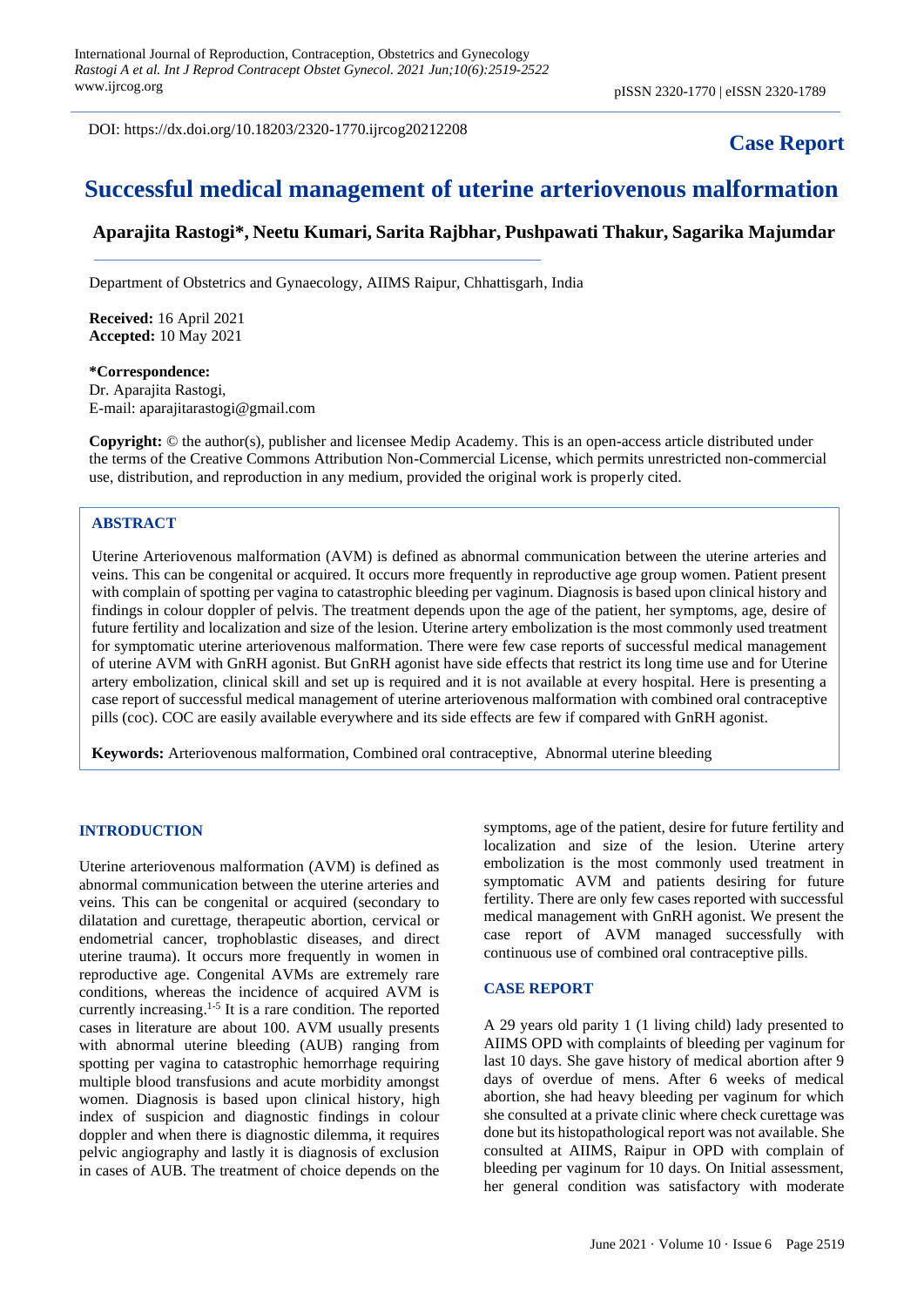pallor. On speculum examination mild bleeding was present through cervix. 2D Ultrasound was done, which did not show any product of conception with endometrial thickness 5 mm. Her haemoglobin was 8 gm/dl. Other investigations were within normal limit. She was started on hematinic and Oral contraceptive pills (OCP) once daily for 21 days but she stopped taking medications after 10 days. After 3days of stopping OCP, she presented in emergency (AIIMS, Raipur) with profuse bleeding per vaginum. On examination she was having tachycardia (pulse rate-130 bpm), hypotension (BP 90/50 mmHg) with severe pallor. On speculum examination fresh blood was coming through os. Urine pregnancy test was negative. Her haemoglobin was 4.5 gm%. 3 units of Packed red cell (PRBC) transfusion done. Along with conservative management, her bleeding was stopped with twice daily dose of OCP. Further investigations were done. On 3D Sonography on Gray scale, uterus was bulky with diffuse homogenecity in the anterior myometrium with diffuse grade 4 vascularity. On colour doppler, there was area of increased vascularity seen in the anterior myometrium with multiple enlarged uterine vessels with turbulent high flow with the differential diagnosis as gestational trophoblastic neoplastic disease (GTND), Retained product of conceptus (RPOC), placental site trophoblastic tumour (PSTT), AVM

(Figure 1). Beta HCG was 0.256 Miu/ml (ruling out GTND), human placental lactogen (HPL) <0.1 microgram (ruling out PSTT). Her coagulation profile were normal. A diagnosis of AVM with severe anemia was made. Bleeding stopped after 4 days of OCP. she was discharged from the hospital with advice to take oral contraceptive pills continuously for three months and with a plan of uterine artery embolization later. After three months follow up, she reported no further bleeding per vaginum. Repeat Doppler showed regression of high uterine vascularity (Figure 1). She was advised further to continue contraceptive pills as she was desirous of contraception as well. At 6 months follow up she is having regular menstrual cycle and continuing OCP for contraception with no episode of any bleeding irregularity.

#### **DISCUSSION**

Uterine AVM is a rare but life-threatening condition in which patient presents with vaginal bleeding that may be profuse and can cause hemodynamic instability. It is important to diagnose uterine AVM correctly, in order to start appropriate management.



**Figure 1: (Image 1) Saggital endovaginal powder and colour doppler view of uterus before treatment showing multiple tortuous vessels in myometrium. (Image 2) Saggital endovaginal colour doppler view of uterus showing decreased vascularity after treatment.**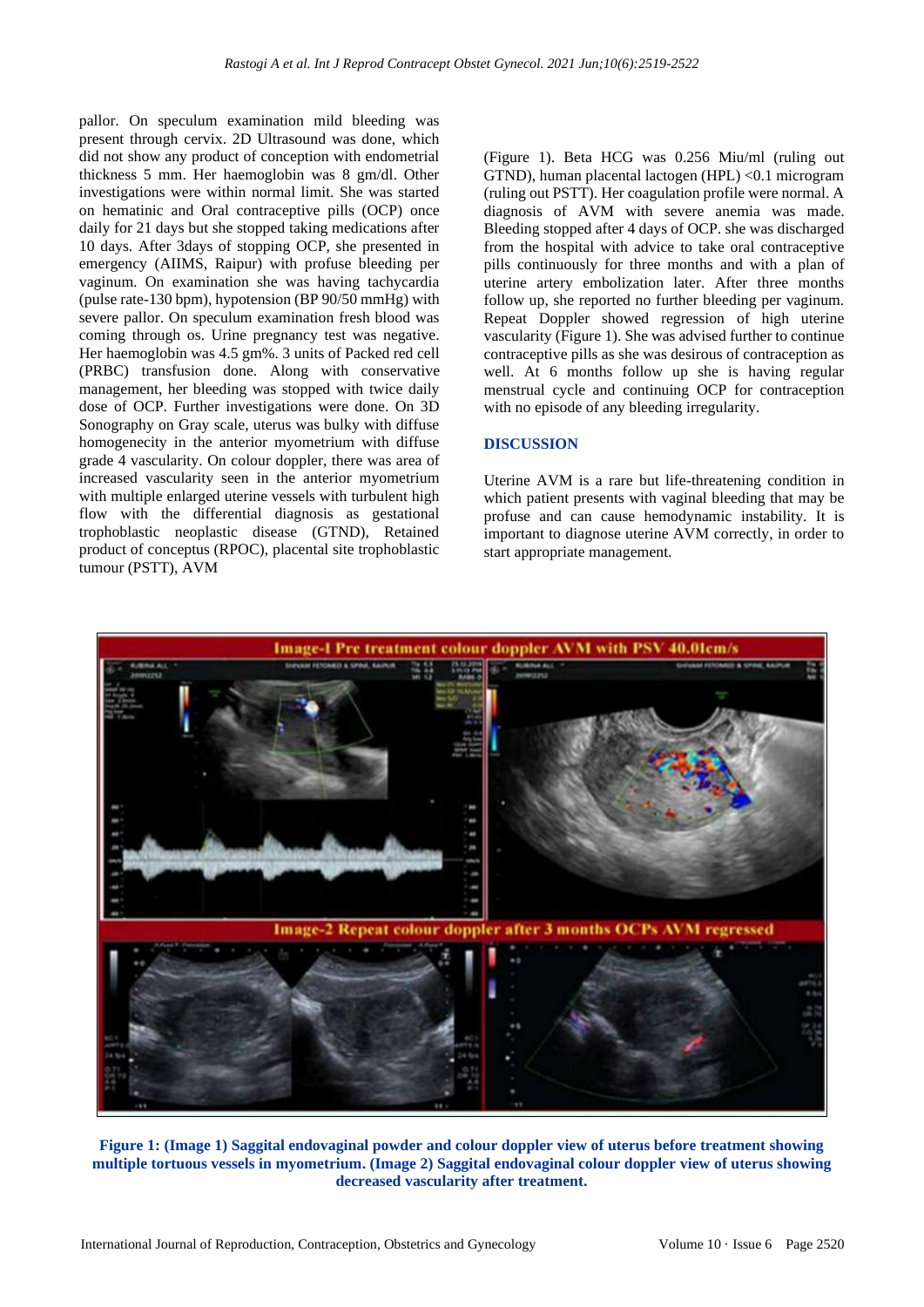Pelvic sonography is often the initial screening study performed in the setting of suspected pelvic or uterine AVM and should include the use of colour Doppler with flow velocity measurements. Gray scale sonographic findings can be nonspecific and may include myometrial thickening and inhomogenecity, an intramural or endometrial mass, tubular spaces within the uterine wall, and enlarged parametrial vessels. Colour doppler evaluation should be used to document the presence of multiple enlarged uterine and/or pelvic vessels with intense signal, aliasing, and apparent flow reversal indicative of turbulent high-velocity flow (Figure 2). Spectral doppler demonstrating elevated flow velocities within low-resistance vessels indicates the presence of an arteriovenous communication. Resistive indices will often be between  $0.25$  and  $0.55<sup>6</sup>$ 

The differential diagnosis includes- gestational trophoblastic neoplasia (Raised beta HCG), Placental site Trophoblastic tumour (HPL), retained product of conceptus as these may also present with abnormal uterine bleeding and hypervascularity with turbulent flow on USG doppler. However, in this patient, undetectable beta HCG level and normal HPL (Human Placental Lactogen), helped in ruling out these possibilities.



## **Figure 2: Sagittal colour doppler ultrasound of the uterus demonstrating markedly increased flow with aliasing, primarily within the myometrium.**

Peak systolic velocity (PSV) within the AVM can help to guide its management. A PSV≤40 cm/s identifies AVMs that are likely to regress without intervention and may be managed expectantly with periodic sonographic follow-up in haemodynamic stable patients. A PSV>60 cm/s indicates a more concerning AVM with a low likelihood of spontaneous regression and potential risk of significant bleeding even in a currently stable patient and these highvelocity AVMs should be treated expeditiously. AVMs with PSV between 40 and 60 cm/s may be managed with close interval sonographic follow-up in patients without excessive bleeding, as they may regress or persist.<sup>7</sup>

In this case, the patient had profuse vaginal bleeding and an abrupt fall in hemoglobin (4.4 gm%) and her USG with doppler was suggestive of left uterine AVM with low impedance high velocity flow (mean PSV: 40.01 cm/s). Hence, after an initial hemodynamic stabilization with 3 unit PRBC transfusion and injection tranexamic acid, she was planned for uterine artery embolization. However, she responded well with OCPs and after three months continuous intake of OCPs the repeat doppler revealed regression of AVM.

The probable mechanism by which the continuous use of OCP might have helped in this condition are: continuous use of OCPs induce amenorrhea and endometrial decidualization and also enhancing apoptosis in endometrium, continuous use of OCP prevent cyclical shedding of endometrium and ischemic necrosis of the vessels avoiding abrasions of vessels in AVM.<sup>8</sup>

# **CONCLUSION**

Uterine and pelvic AVMs are rare cause of excessive and potentially catastrophic vaginal bleeding. The incidence of acquired AVM is increasing. Endovascular management with transcatheter embolization9 is the mainstay of therapy for both uterine and pelvic AVMs. However, it is costly and requires trained personnale. Hysterectomy is the definite treatment but surgical management is avoided in young patients. Growing evidence suggests that conservative management may be appropriate for many patients with uterine AVMs. There is role of GnRH Agonist in its treatment in some studies but it is costlier and its continuous use leads to osteoporotic changes. We suggest use of oral contraceptive pills which is a cost effective, easily available as well associated with lesser side effects and complications. However further research is needed to establish its efficacy.

*Funding: No funding sources Conflict of interest: None declared Ethical approval: Not required*

# **REFERENCES**

- 1. O'Brien P, Neyastani A, Buckley AR, Chang SD, Legiehn GM. Uterine arteriovenous malformations: from diagnosis to treatment. Journal of Ultrasound in Medicine. 2006;25(11):1387-92.
- 2. Yazawa H, Soeda S, Hiraiwa T. Prespective evaluation of the incidence of uterine vascular malformations developing after abortion or delivery. J Minim Invasive Gynecol. 2013;20;360-7.
- 3. Halperin R, Schneider D, Maymon R, Peer A, Pansky M, Herman A. Arteriovenous malformation after uterine curettage: a report of 3 cases. The Journal of Reproductive Medicine. 2007;52(5):445-9.
- 4. Cura M, Martinez N, Cura A, Dalsaso TJ, Elmerhi F. Arteriovenous malformations of the uterus. Acta Radiologica. 2009;50(7):823-9.
- 5. Grivell RM, Reid KM, Mellor A. Uterine arteriovenous malformations: a review of the current literature. Obstetrical and Gynecological Survey. 2005;60(11):761-7.